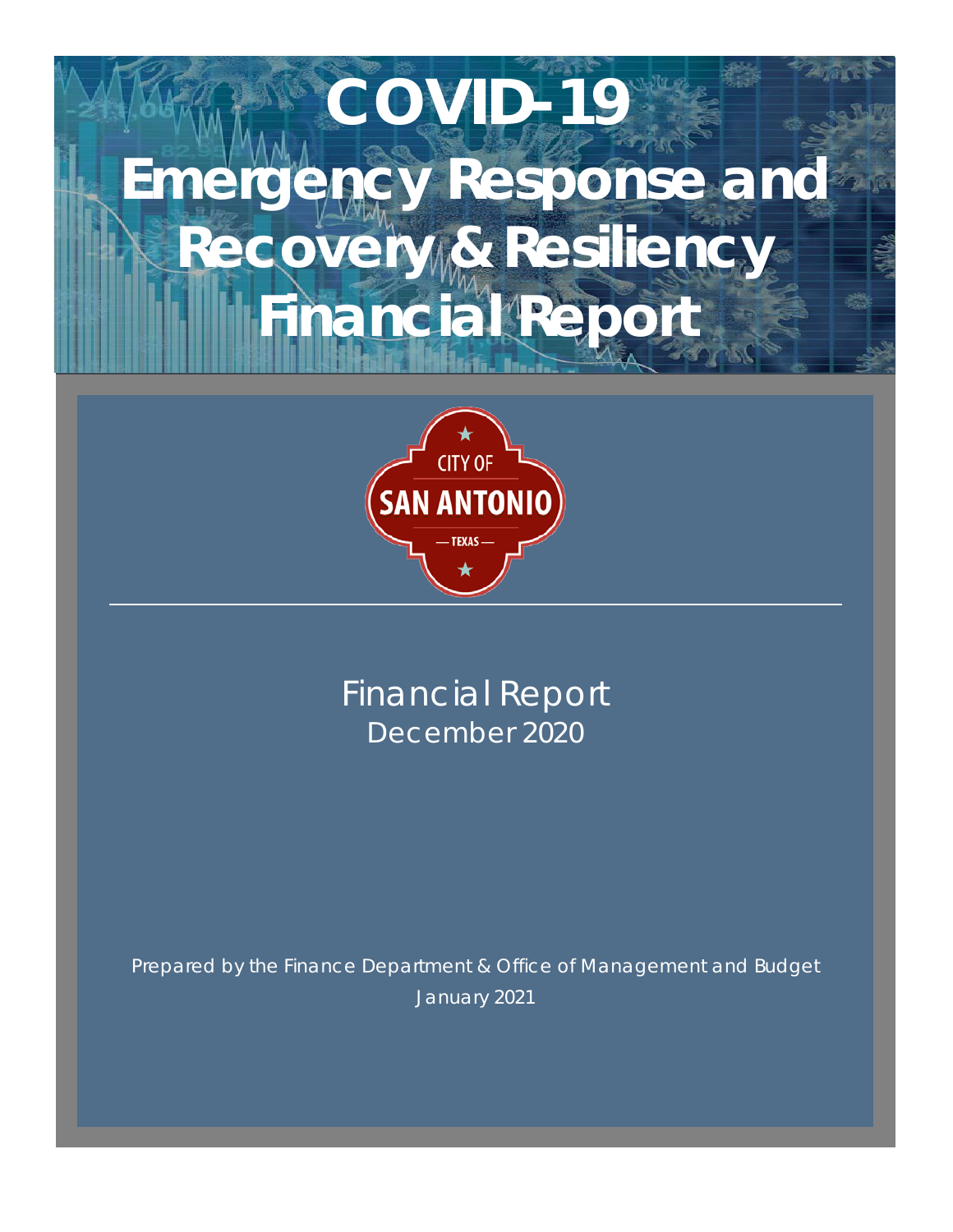# COVID-19 Recovery & Resiliency Plan Financial Report

**December 2020 Financial Report**

# TABLE OF CONTENTS

| Title                             | Page           |
|-----------------------------------|----------------|
| Summary of Revenues & Expenses    | $\mathbf 1$    |
| <b>Emergency Response</b>         | $\overline{2}$ |
| <b>Health Implementation Plan</b> | 3              |
| Recovery & Resiliency Plan        | $\overline{4}$ |
| <b>Other Programs</b>             | 5              |
| Variance Explanations             | 6              |

All financial data is from the City's financial management system. This is an unaudited financial report.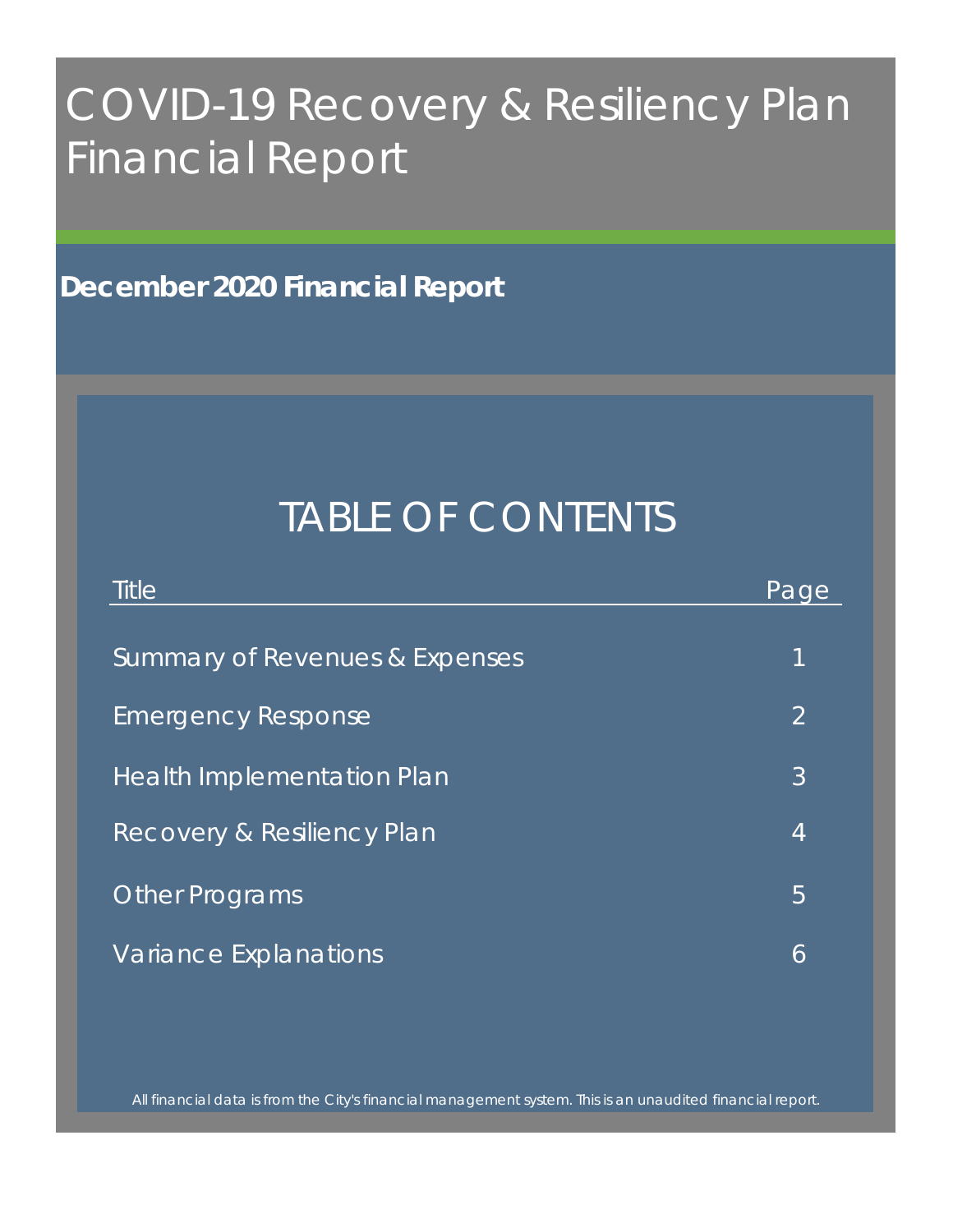### December 2020 Financial Report

#### City of San Antonio

|                |                                                    |                        |                   | Plan thru       | <b>Actuals thru</b> |               | %            |
|----------------|----------------------------------------------------|------------------------|-------------------|-----------------|---------------------|---------------|--------------|
|                |                                                    |                        | <b>Budget</b>     | <b>December</b> | <b>December</b>     | Variance      | <b>Spent</b> |
|                |                                                    |                        |                   |                 |                     |               |              |
|                |                                                    |                        |                   |                 |                     |               |              |
|                | <b>EXPENSES BY FUNDING SOURCE</b>                  |                        |                   |                 |                     |               |              |
| $\mathbf{1}$   | <b>Coronavirus Relief Fund</b>                     |                        | \$<br>270,713,276 | 270,713,276     | 270,713,276         | $\mathbf 0$   | 100.0%       |
| $\overline{2}$ | <b>General Fund</b>                                |                        | 155,315,246       | 37, 354, 112    | 25,518,602          | (11,835,510)  | 16.4%        |
|                | <b>TIRZ</b>                                        |                        | 4,036,233         | 4,036,233       | 4,036,233           |               | 100.0%       |
|                | San Antonio Housing Trust                          |                        | 6,000,000         | 6,000,000       | 6,000,000           |               | 100.0%       |
|                | <b>Other Federal Grants</b>                        |                        | 128,277,109       | 54,369,541      | 54,123,331          | (246, 210)    | 42.2%        |
|                | Donations                                          |                        | 242,283           | 242,283         | 242,283             |               | 100.0%       |
|                |                                                    | <b>Total Resources</b> | \$<br>564,584,147 | 372,715,445     | 360,633,724         | (12,081,720)  | 63.9%        |
|                |                                                    |                        |                   |                 |                     |               |              |
|                | <b>EXPENSES BY PROGRAM</b>                         |                        |                   |                 |                     |               |              |
| $\ast$         | <b>Emergency Response</b>                          |                        |                   |                 |                     |               |              |
|                | Eligible Payroll, Protective Equipment & Supplies, |                        |                   |                 |                     |               |              |
|                | EOC Operations, Isolation Units & Solid Waste      |                        |                   |                 |                     |               |              |
|                | Tonnage                                            |                        | \$<br>174,051,874 | 174,051,874     | 175,388,114         | (1, 336, 240) | 100.8%       |
|                |                                                    |                        |                   |                 |                     |               |              |
|                | <b>Health Implementation Plan</b>                  |                        |                   |                 |                     |               |              |
|                | <b>Metro Health</b>                                |                        | \$<br>44,999,428  | 14,520,574      | 14, 141, 102        | 379,473       | 31.4%        |
|                | Fire                                               |                        | 5,778,931         | 1,601,667       | 1,588,733           | 12,934        | 27.5%        |
|                |                                                    | <b>Subtotal</b>        | \$<br>50,778,359  | 16,122,241      | 15,729,835          | 392,406       | 31.0%        |
|                | <b>Recovery &amp; Resiliency</b>                   |                        |                   |                 |                     |               |              |
|                | <b>Workforce Development</b>                       |                        | \$<br>75,000,000  | 16,354,182      | 15,762,069          | 592,112       | 21.0%        |
|                | Housing Security EHAP Ph 1                         |                        | 25,595,299        | 25,595,299      | 25,166,308          | 428,991       | 98.3%        |
|                | Housing Security EHAP Ph 2                         |                        | 26,944,551        | 26,944,551      | 26,944,551          |               | 100.0%       |
| 3              | Housing Security EHAP Ph 3                         |                        | 24, 247, 756      | 20,675,000      | 17,037,675          | 3,637,325     | 70.3%        |
| $4*$           | Housing Security (not including EHAP)              |                        | 33,554,327        | 13,871,907      | 11,794,202          | 2,077,705     | 35.1%        |
| $5*$           | <b>Small Business</b>                              |                        | 42,683,969        | 41,433,969      | 37,555,513          | 3,878,456     | 88.0%        |
| 6              | Digital Inclusion                                  |                        | 27,297,546        | 4,052,356       | 1,843,114           | 2,209,242     | 6.8%         |
|                |                                                    | Subtotal               | \$<br>255,323,447 | 148,927,264     | 136,103,433         | 12,823,831    | 53.3%        |
|                | <b>Other CARES Programs</b>                        |                        |                   |                 |                     |               |              |
|                | Airport                                            |                        | \$<br>50,575,607  | 10,550,870      | 10,288,413          | 262,457       | 20.3%        |
|                | Child Care Services Program                        |                        | 19,907,095        | 18,887,297      | 19, 157, 278        | (269, 980)    | 96.2%        |
|                | <b>Public Safety</b>                               |                        | 5,770,926         | 3,072,421       | 2,751,835           | 320,586       | 47.7%        |
|                | Head Start and Early Head Start                    |                        | 2,960,475         | 114,994         | 213,202             | (98, 208)     | 7.2%         |
|                | <b>Senior Nutrition</b>                            |                        | 1,323,060         | 571,400         | 556,977             | 14,423        | 42.1%        |
|                |                                                    |                        | 2,805,278         | 185,940         | 155,439             | 30,501        | 5.5%         |
|                | Health                                             |                        |                   |                 |                     |               |              |
|                | Other                                              |                        | 1,088,026         | 231,144         | 289,198             | (58,054)      | 26.6%        |
|                |                                                    | Subtotal               | \$<br>84,430,467  | 33,614,066      | 33,412,343          | 201,724       | 39.6%        |

**\*** Note: Unaudited subject to change based on closeout of CRF funded expenses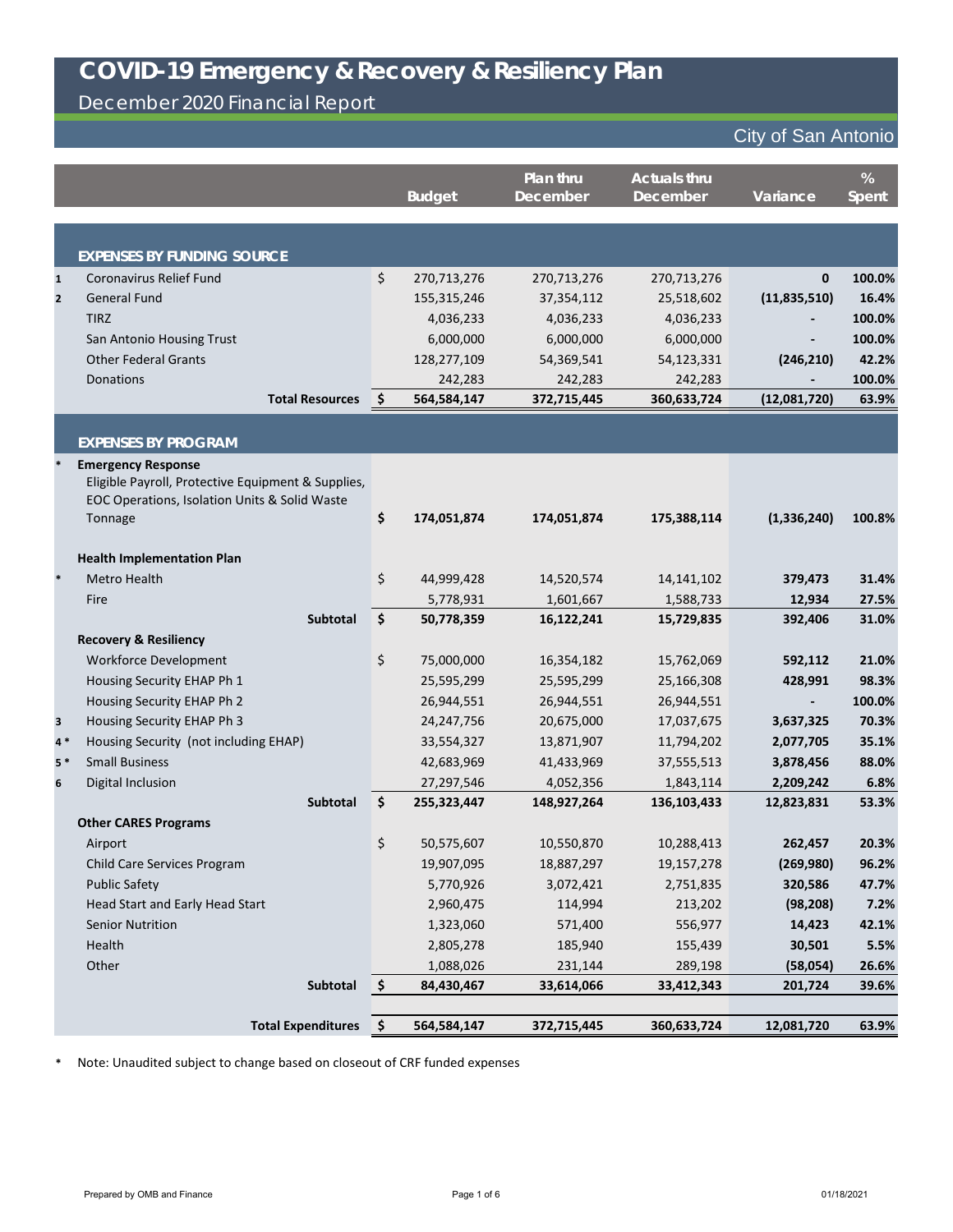December 2020 Financial Report

| <b>EMERGENCY RESPONSE</b>                   | <b>Budget</b>     |   | Plan thru<br><b>December</b> |    | <b>Actuals thru</b><br><b>December</b> | Variance    | %<br><b>Spent</b> |
|---------------------------------------------|-------------------|---|------------------------------|----|----------------------------------------|-------------|-------------------|
| <b>Eligible Payroll</b>                     |                   |   |                              |    |                                        |             |                   |
| <b>Fire Payroll</b>                         | \$<br>145,084,917 | S | 145,084,917                  | S. | 143,884,829 \$                         | 1,200,088   | 99.2%             |
| <b>Health Payroll</b>                       | 3,544,570         |   | 3,544,570                    |    | 3,442,795                              | 101,775     | 97.1%             |
| Police Payroll                              | 3,011,260         |   | 3,011,260                    |    | 2,419,263                              | 591,997     | 80.3%             |
| All Other Departments                       | 13,876,700        |   | 13,876,700                   |    | 12,424,775                             | 1,451,925   | 89.5%             |
| <b>City PPE &amp; Supplies</b>              | 7,124,922         |   | 7,124,922                    |    | 9,593,868                              | (2,468,946) | 134.7%            |
| <b>EOC Operations &amp; Isolation Units</b> |                   |   |                              |    | 2,213,079                              | (2,213,079) |                   |
| <b>Solid Waste Excess Tonnage</b>           | 1,409,505         |   | 1,409,505                    |    | 1,409,505                              |             | 100.0%            |
| <b>Total City Emergency Response</b>        | 174,051,874       |   | 174,051,874                  | S  | 175,388,114 \$                         | (1,336,240) | 100.8%            |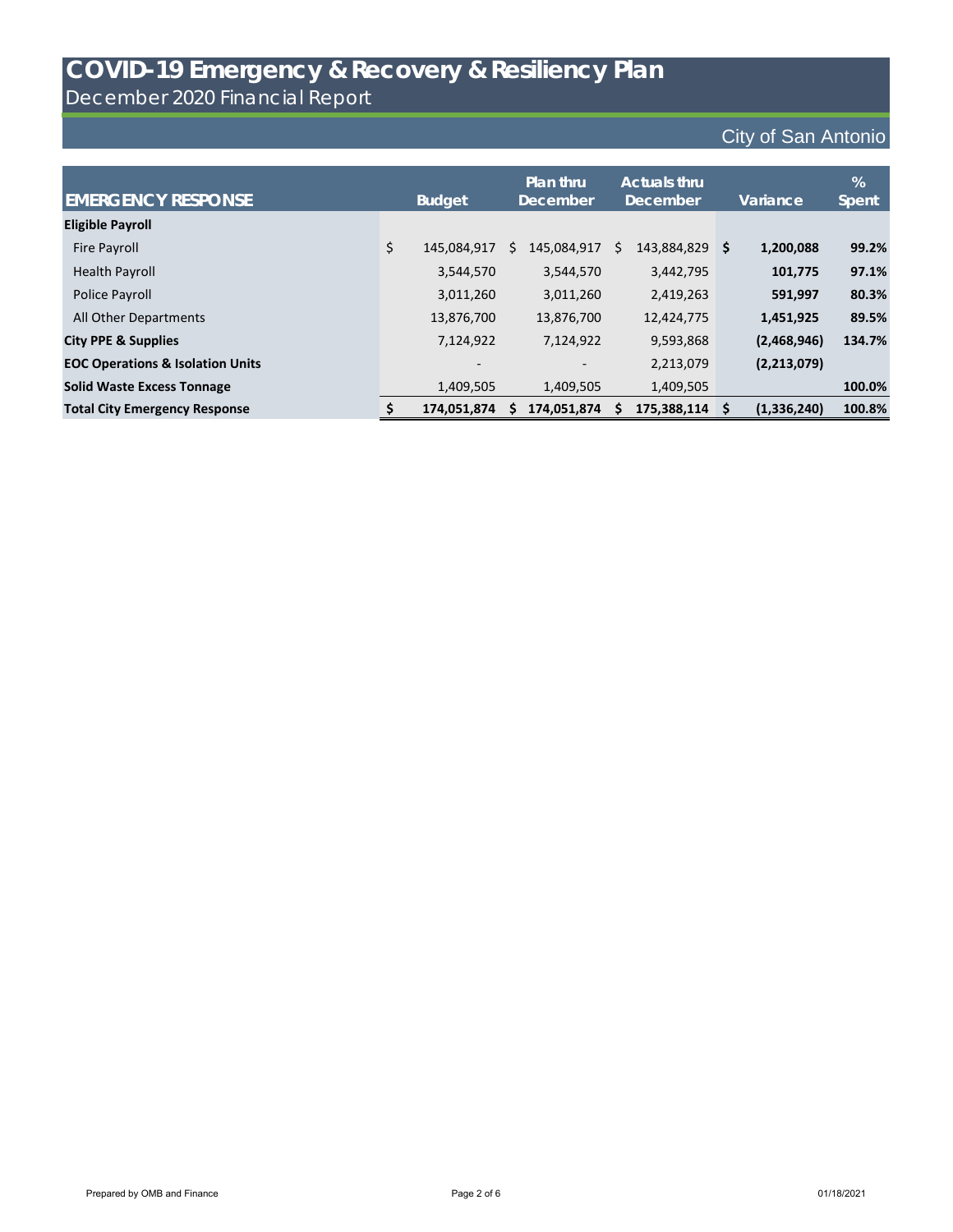#### December 2020 Financial Report

|                                                                     | <b>Budget</b>    |     | Plan thru<br><b>December</b> | <b>Actuals thru</b><br><b>December</b> |            |                    | Variance   | %<br><b>Spent</b> |
|---------------------------------------------------------------------|------------------|-----|------------------------------|----------------------------------------|------------|--------------------|------------|-------------------|
| <b>HEALTH IMPLEMENTATION PLAN</b><br><b>Metro Health Department</b> |                  |     |                              |                                        |            |                    |            |                   |
| <b>COVID-19 Project Management</b>                                  | \$<br>3,639,757  | \$  | 2,413,545                    | \$                                     | 3,079,648  | $\mathsf{\hat{S}}$ | (666, 102) | 84.6%             |
| <b>COVID-19 Testing Task Force</b>                                  | 25,789,110       |     | 4,087,001                    |                                        | 3,854,157  |                    | 232,844    | 14.9%             |
| <b>COVID-19 Community Education</b>                                 | 57,500           |     | 10,000                       |                                        |            |                    | 10,000     | 0.0%              |
| <b>COVID-19 Main COVID Hotline</b>                                  | 63,411           |     | 63,411                       |                                        | 176,129    |                    | (112, 719) | 277.8%            |
| COVID-19 Media Relations & Communication                            | 2,874,918        |     | 1,727,450                    |                                        | 1,579,058  |                    | 148,392    | 54.9%             |
| COVID-19 Community Health & Prevention                              | 903,719          |     | 370,178                      |                                        | 322,075    |                    | 48,103     | 35.6%             |
| COVID-19 Data Management                                            | 1,662,777        |     | 595,853                      |                                        | 539,856    |                    | 55,997     | 32.5%             |
| COVID-19 COVID Case Investigation Team                              | 4,955,674        |     | 3,048,356                    |                                        | 3,147,547  |                    | (99, 190)  | 63.5%             |
| <b>COVID-19 Contact Tracing</b>                                     | 3,355,677        |     | 961,596                      |                                        | 322,906    |                    | 638,690    | 9.6%              |
| <b>COVID-19 Congregate Settings</b>                                 | 805,101          |     | 500,826                      |                                        | 448,097    |                    | 52,729     | 55.7%             |
| <b>COVID-19 Provider Hotline</b>                                    | 68,692           |     | 39,523                       |                                        | 35,624     |                    | 3,899      | 51.9%             |
| COVID-19 Provider Relations & Epi Hotline                           | 140,848          |     | 84,709                       |                                        | 67,839     |                    | 16,870     | 48.2%             |
| <b>COVID-19 PHEP Support</b>                                        | 182,245          |     | 118,126                      |                                        | 134,039    |                    | (15, 913)  | 73.5%             |
| <b>COVID-19 Research</b>                                            | 500,000          |     | 500,000                      |                                        | 434,128    |                    | 65,872     | 86.8%             |
| <b>Total</b>                                                        | \$<br>44,999,428 | \$. | 14,520,574                   | \$                                     | 14,141,102 | \$                 | 379,473    | 31.4%             |

| <b>HEALTH IMPLEMENTATION PLAN</b><br><b>Fire Department</b> |                                |             |           |                          |                      |        |
|-------------------------------------------------------------|--------------------------------|-------------|-----------|--------------------------|----------------------|--------|
| Asst Med Dir & Infect Control Nurse                         | \$<br>$\overline{\phantom{0}}$ | \$<br>$ \,$ | \$        | $\overline{\phantom{a}}$ | \$<br>$\blacksquare$ |        |
| Decontamination Equipment                                   | 32,799                         | 32,799      |           | 76,880                   | (44,081)             | 234.4% |
| Fire & EMS Vehicle Equipment                                | 300,853                        | 300,853     | 300,853   |                          | (0)                  | 100.0% |
| <b>MIH Equipment</b>                                        | 216,982                        | 216,982     | 294,263   |                          | (77, 281)            | 135.6% |
| <b>MIH Medications</b>                                      | 1,087                          | 1,087       |           | 1,087                    | $\boldsymbol{0}$     | 100.0% |
| Protective Personnel Equipment                              | 460,429                        | 460,429     | 301,305   |                          | 159,124              | 65.4%  |
| SAFD First Responder Payroll                                | 4,177,264                      |             |           | $\qquad \qquad$          |                      |        |
| Temp Staff Inventory Mgmt                                   | 9,319                          | 9,319       |           | $\overline{\phantom{a}}$ | 9,319                | 0.0%   |
| <b>Testing Mobile Unit</b>                                  | 580,198                        | 580,198     | 614,346   |                          | (34, 148)            | 105.9% |
| <b>Total</b>                                                | \$<br>5,778,931                | 1,601,667   | 1,588,733 |                          | \$<br>12,934         | 27.5%  |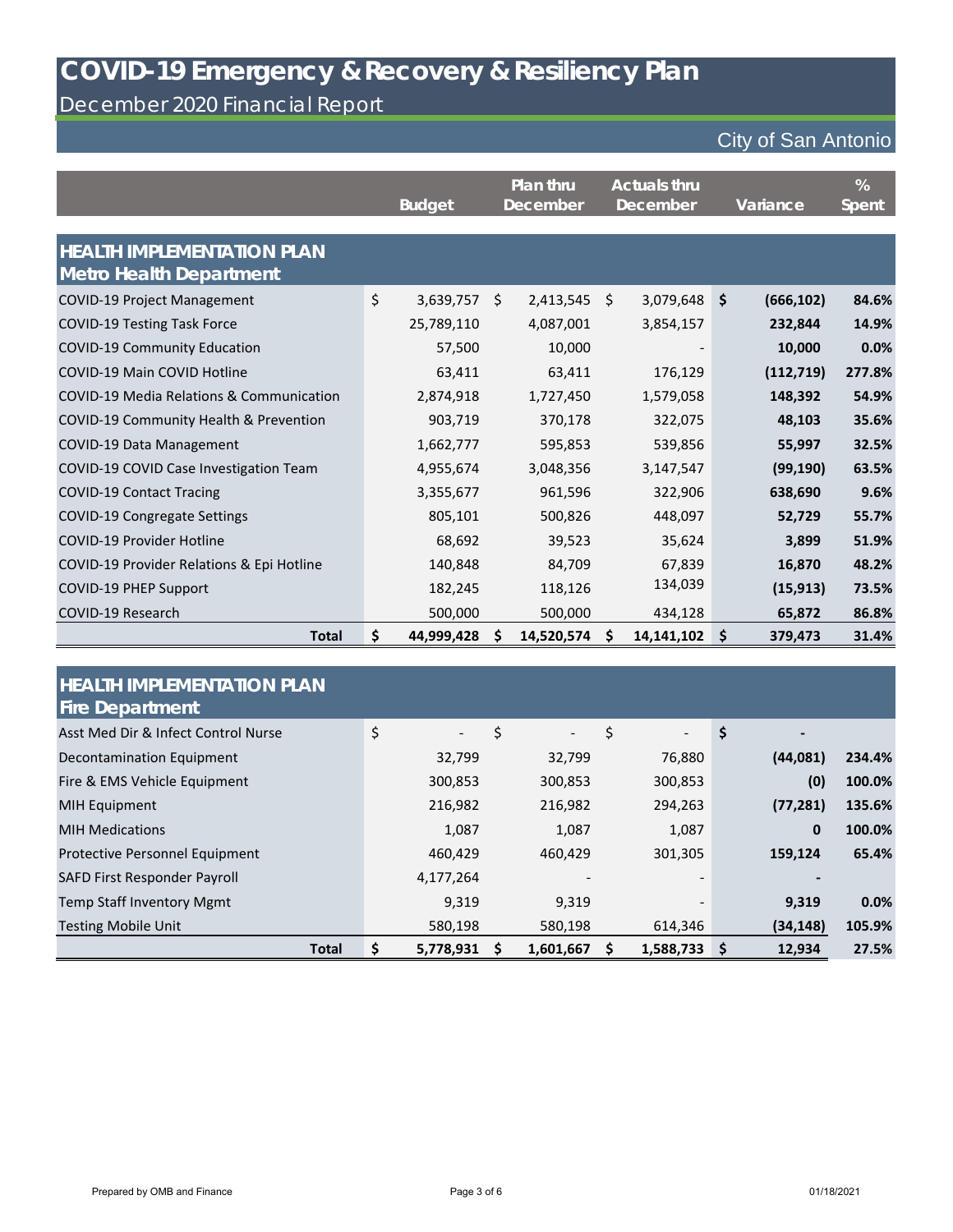Deecmber 2020 Financial Report

|                                         | <b>Budget</b>     |              | Plan thru<br><b>December</b> |         | <b>Actuals thru</b><br><b>December</b> |                     | Variance    | %<br>Spent |
|-----------------------------------------|-------------------|--------------|------------------------------|---------|----------------------------------------|---------------------|-------------|------------|
| <b>WORKFORCE DEVELOPMENT</b>            |                   |              |                              |         |                                        |                     |             |            |
| WF Dev Training & Development           | \$<br>65,000,000  | \$           | 13,143,538                   | \$      | 15,747,454                             | $\ddot{\bm{\zeta}}$ | (2,603,916) | 24.2%      |
| <b>WF Dev Childcare</b>                 | 10,000,000        |              | 3,210,644                    |         | 14,616                                 |                     | 3,196,028   | 0.1%       |
| <b>Total</b>                            | \$<br>75,000,000  | Ŝ.           | 16,354,182                   | \$      | 15,762,069                             | \$                  | 592,112     | 21.0%      |
|                                         |                   |              |                              |         |                                        |                     |             |            |
| <b>HOUSING SECURITY</b>                 |                   |              |                              |         |                                        |                     |             |            |
| <b>Housing Sec Domestic Violence</b>    | \$<br>3,300,000   | $\zeta$      | 1,380,000                    | $\zeta$ | 1,341,251                              | $\ddot{\bm{\zeta}}$ | 38,749      | 40.6%      |
| Housing Sec Fam Ind Initiative          | 4,000,000         |              | 4,000,000                    |         | 4,000,000                              |                     |             | 100.0%     |
| Housing Sec Fin Recovery Hub            | 3,757,778         |              | 1,671,885                    |         | 1,088,719                              |                     | 583,166     | 29.0%      |
| Housing Sec Low Cost Fin Prod           |                   |              |                              |         |                                        |                     |             |            |
| Housing Sec D2D Engagement              | 491,409           |              | 491,409                      |         | 4,705                                  |                     | 486,704     | 1.0%       |
| Housing Sec Digital Referral Platform   |                   |              |                              |         |                                        |                     |             |            |
| Housing Sec Homeless Shelter            | 20,650,678        |              | 5,074,151                    |         | 4,685,897                              |                     | 388,254     | 22.7%      |
| Housing Sec COVID Migrant Operation     | 13,018            |              | 13,018                       |         | 13,018                                 |                     | 0           | 100.0%     |
| Emergency Housing Assistance (Ph1 to 3) | 76,787,606        |              | 73,214,850                   |         | 69,148,534                             |                     | 4,066,316   | 90.1%      |
| Housing Sec Rec Resource Center         | 465,165           |              | 465,165                      |         | 183,879                                |                     | 281,286     | 39.5%      |
| Housing Sec Right to Counsel            | 464,500           |              | 364,500                      |         | 214,955                                |                     | 149,545     | 46.3%      |
| <b>Housing Sec Utility Assistance</b>   | 411,779           |              | 411,779                      |         | 261,779                                |                     | 150,000     | 0.0%       |
| <b>Total</b>                            | \$<br>110,341,933 | \$.          | 87,086,757                   | \$      | 80,942,736                             | $\varsigma$         | 6,144,021   | 73.4%      |
|                                         |                   |              |                              |         |                                        |                     |             |            |
| <b>SMALL BUSINESS</b>                   |                   |              |                              |         |                                        |                     |             |            |
| Small Biz Microbiz Support              | \$<br>32,000,000  | \$           | 32,000,000                   | \$      | 31,887,777                             | \$                  | 112,223     | 99.6%      |
| Small Biz Prot Equip & Sanitizer        | 1,927,811         |              | 1,927,811                    |         | 1,927,811                              |                     | 0           | 100.0%     |
| Small Biz Fin Recovery Hub              | 200,000           |              | 200,000                      |         | 200,000                                |                     |             | 100.0%     |
| Small Biz D2D Engagement                | 950,000           |              | 950,000                      |         | 922,958                                |                     | 27,042      | 97.2%      |
| Small Biz Job Training                  | 5,000,000         |              | 3,750,000                    |         | 10,809                                 |                     | 3,739,191   | 0.2%       |
| <b>Small Biz Arts Support</b>           | 2,606,158         |              | 2,606,158                    |         | 2,606,158                              |                     |             | 100.0%     |
| <b>Total</b>                            | \$<br>42,683,969  | -S           | 41,433,969                   | Ş       | 37,555,513                             | $\varsigma$         | 3,878,456   | 88.0%      |
|                                         |                   |              |                              |         |                                        |                     |             |            |
| <b>DIGITAL INCLUSION</b>                |                   |              |                              |         |                                        |                     |             |            |
| Dig Inc Core Inf & Fiber Connections    | \$<br>4,000,000   | $\zeta$      | 1,519,455 \$                 |         |                                        | \$                  | 1,519,455   | 0.0%       |
| Dig Inc Network Access & Wireless Mesh  | 15,874,546        |              | 1,278,468                    |         | 638,309                                |                     | 640,159     | 4.0%       |
| Dig Inc Student Home Connection         | 7,150,000         |              | 981,433                      |         | 981,434                                |                     | (1)         | 13.7%      |
| Dig Inc Recovery Portal                 | 273,000           |              | 273,000                      |         | 223,372                                |                     | 49,628      | 81.8%      |
| <b>Total</b>                            | \$<br>27,297,546  | $\mathsf{S}$ | 4,052,356                    | \$      | $1,843,114$ \$                         |                     | 2,209,242   | 6.8%       |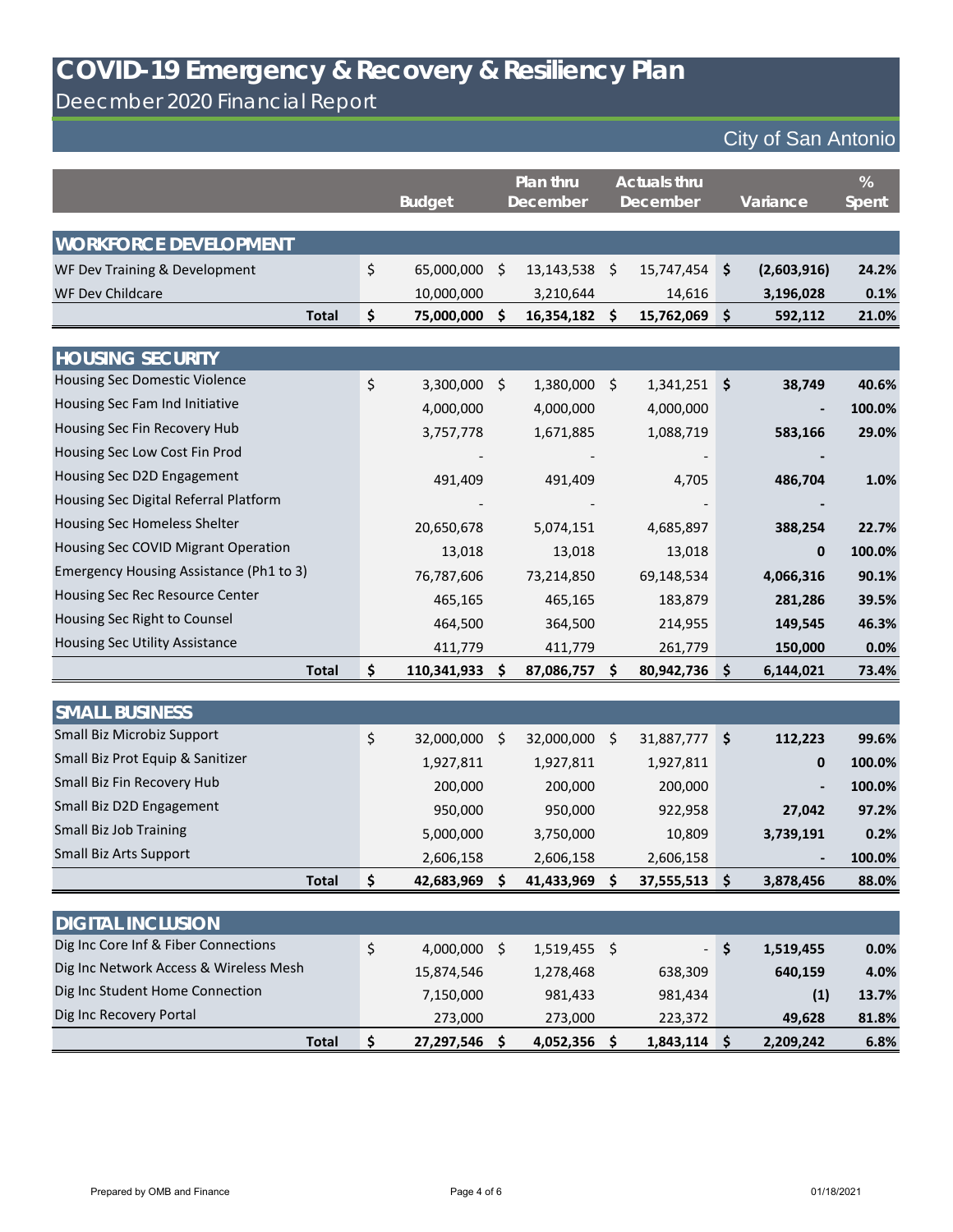|                                                    |          |    |                |      | <b>Budget</b> |                     | <b>Plan thru</b><br><b>December</b> | <b>Actuals thru</b><br><b>December</b> |            |        | Variance | %<br><b>Spent</b> |
|----------------------------------------------------|----------|----|----------------|------|---------------|---------------------|-------------------------------------|----------------------------------------|------------|--------|----------|-------------------|
| <b>AIRPORT</b>                                     |          |    |                |      |               |                     |                                     |                                        |            |        |          |                   |
| <b>CARES Act Airports - Operating</b>              |          | \$ | 39,708,109 \$  |      | 10,550,870    | - \$                | $10,288,413$ \$                     |                                        | 262,457    | 25.9%  |          |                   |
| <b>CARES Act Airports - Capital</b>                |          |    | 10,837,498     |      |               |                     |                                     |                                        |            | 0.0%   |          |                   |
| <b>CARES Act Airports - Stinson</b>                |          |    | 30,000         |      |               |                     |                                     |                                        |            | 0.0%   |          |                   |
|                                                    | Total \$ |    | 50,575,607     | - \$ | 10,550,870    | \$                  | 10,288,413                          | -\$                                    | 262,457    | 20.3%  |          |                   |
|                                                    |          |    |                |      |               |                     |                                     |                                        |            |        |          |                   |
| CHILD CARE AND DEVELOPMENT BLOCK GRANT             |          |    |                |      |               |                     |                                     |                                        |            |        |          |                   |
| Child Care and Development Block Grant             |          | \$ | 19,907,095 \$  |      | 18,887,297    | \$                  | $19,157,278$ \$                     |                                        | (269, 980) | 96.2%  |          |                   |
| <b>PUBLIC SAFETY</b>                               |          |    |                |      |               |                     |                                     |                                        |            |        |          |                   |
| Public Safety - Byrne JAG                          |          | \$ | $2,331,581$ \$ |      | 314,914 \$    |                     | $14,329$ \$                         |                                        | 300,585    | 0.6%   |          |                   |
| <b>EMS</b> - Relief Fund for Healthcare Providers  |          |    | 393,484        |      | 69,214        |                     | 49,214                              |                                        | 20,000     | 12.5%  |          |                   |
| Coronavirus Emergency Supplemental Funding Program |          |    | 2,688,293      |      | 2,688,293     |                     | 2,688,293                           |                                        |            | 100.0% |          |                   |
| Assistance to Firefighters - COVID-19 Supplemental |          |    | 357,568        |      |               |                     |                                     |                                        |            | 0.0%   |          |                   |
|                                                    | Total \$ |    | 5,770,926      | \$.  | 3,072,421     | -Ş                  | 2,751,835 \$                        |                                        | 320,586    | 47.7%  |          |                   |
|                                                    |          |    |                |      |               |                     |                                     |                                        |            |        |          |                   |
| <b>HEAD START &amp; EARLY HEAD START</b>           |          |    |                |      |               |                     |                                     |                                        |            |        |          |                   |
| Head Start 20-21 COVID-19                          |          | \$ | 2,653,999 \$   |      | 79,994 \$     |                     | $175,923$ \$                        |                                        | (95, 929)  | 6.6%   |          |                   |
| Early Head Start-CCP 19-20 COVID                   |          |    | 189,822        |      |               |                     | 37,279                              |                                        | (37, 279)  | 19.6%  |          |                   |
| Early Head Start                                   |          |    | 116,654        |      | 35,000        |                     |                                     |                                        | 35,000     | 0.0%   |          |                   |
|                                                    | Total \$ |    | 2,960,475 \$   |      | $114,994$ \$  |                     | $213,202$ \$                        |                                        | (98, 208)  | 7.2%   |          |                   |
|                                                    |          |    |                |      |               |                     |                                     |                                        |            |        |          |                   |
| <b>SENIOR NUTRITION GRANT</b>                      |          |    |                |      |               |                     |                                     |                                        |            |        |          |                   |
| FFCRA Senior Nutrition 19-2020                     |          | \$ | 437,060 \$     |      | 437,060 \$    |                     | 437,055 \$                          |                                        | 5          | 100.0% |          |                   |
| <b>Senior Nutrition Program-CARES</b>              |          |    | 886,000        |      | 134,340       |                     | 119,922                             |                                        | 14,418     | 13.5%  |          |                   |
|                                                    | Total \$ |    | $1,323,060$ \$ |      | 571,400       | $\ddot{\bm{\zeta}}$ | 556,977 \$                          |                                        | 14,423     | 42.1%  |          |                   |
|                                                    |          |    |                |      |               |                     |                                     |                                        |            |        |          |                   |
| <b>HEALTH GRANTS</b>                               |          |    |                |      |               |                     |                                     |                                        |            |        |          |                   |
| Health COVID Epi & Laboratory Grant                |          | \$ | 1,259,000 \$   |      | 29,000 \$     |                     | $7,668$ \$                          |                                        | 21,332     | 0.6%   |          |                   |
| <b>Health COVID Immunization Grant</b>             |          |    | 1,546,278      |      | 156,940       |                     | 147,771                             |                                        | 9,169      | 9.6%   |          |                   |
|                                                    | Total \$ |    | $2,805,278$ \$ |      | 185,940       | $\ddot{\bm{\zeta}}$ | $155,439$ \$                        |                                        | 30,501     | 5.5%   |          |                   |
| <b>OTHER GRANTS</b>                                |          |    |                |      |               |                     |                                     |                                        |            |        |          |                   |
| Other - Texas State Library Archives               |          | \$ | $50,000$ \$    |      | $29,858$ \$   |                     | $13,468$ \$                         |                                        | 16,390     | 26.9%  |          |                   |

| Total \$                                                 | $1,088,026$ \$ | 231,144                  | 289,198         | (58,054)       | 26.6%  |
|----------------------------------------------------------|----------------|--------------------------|-----------------|----------------|--------|
| <b>CSBG CARES - TX Eviction Diversion Program</b>        | 600,000        | $\overline{\phantom{a}}$ | 80,106          | (80, 106)      | 13.4%  |
| FY 2020 CSBG Program Supplemental                        | 105,026        | 105,026                  | 105,026         | $\blacksquare$ | 100.0% |
| Racial and Ethnic Approaches to Community Health (REACH) | 198,000        | 46,260                   | 36,111          | 10,149         | 18.2%  |
| Other - Humanities Texas Relief Grant                    | 5,000          | $\qquad \qquad$          | 4,487           | (4, 487)       | 89.7%  |
| Other - San Antonio Area Foundation COVID Grant          | 50,000         | 50,000                   | 50,000          |                | 100.0% |
| Other - Cities for Financial Empowerment                 | 80,000         | $\overline{\phantom{0}}$ | $\qquad \qquad$ |                | 0.0%   |

December 2020 Financial Report